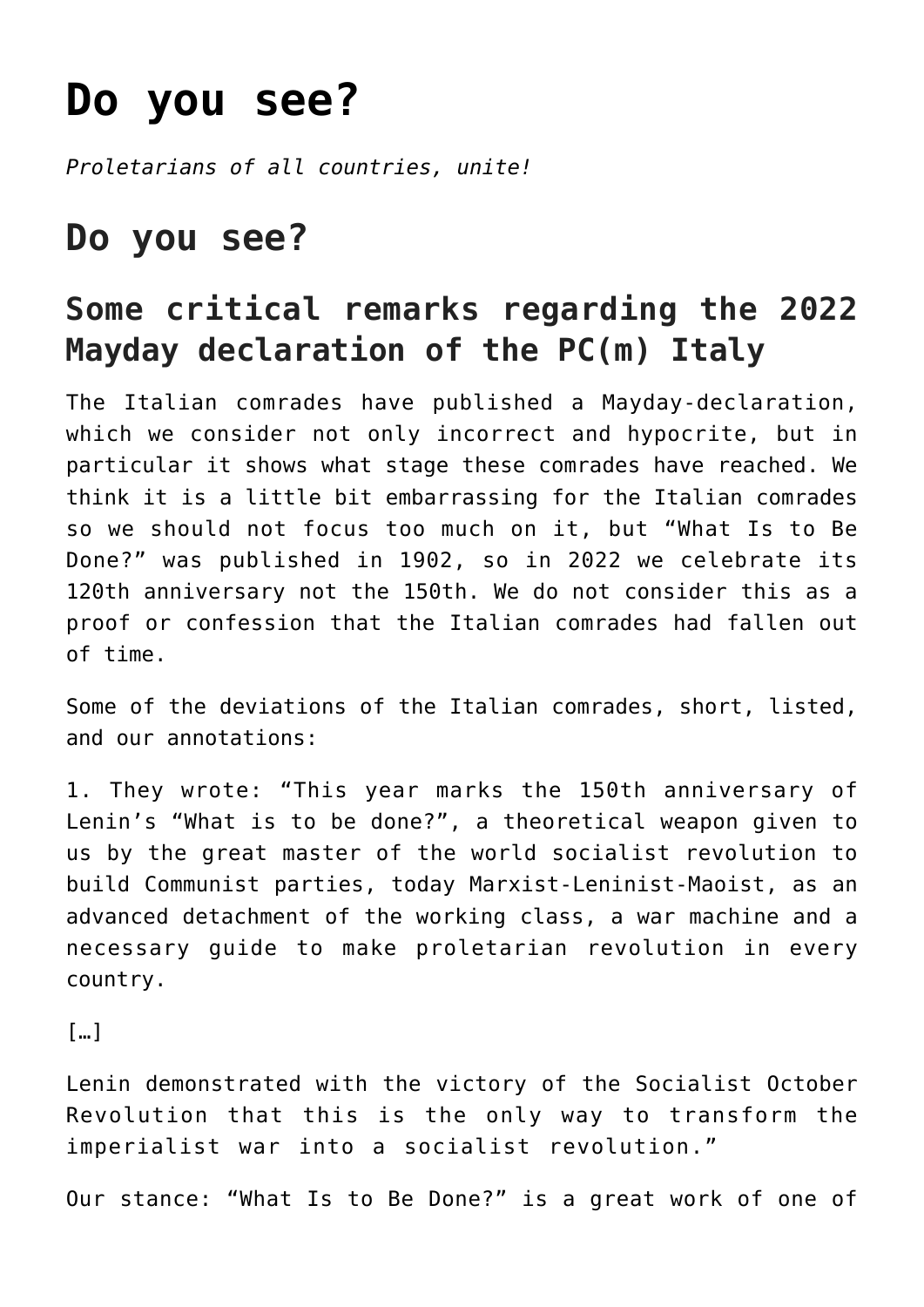the marxist titans of theory and practice. It is mandatory to study and apply it, this document of Lenin has served generations of communists all around the world in the struggle to organize the proletarian party ideologically and organizationally cohesive, with professional revolutionaries, subjected to democratic-centralism against the circle's mentality. On the basis of the great theoretical and practical efforts of Lenin, in the revolutionary struggle until he generated the party of a new type, the bolshevist party; based on this masterful development of scientific socialism this question was developed within the development of the proletarian world revolution in the practice of the Communist Parties.

In this regard Chairman Mao Tse-tung developed Marxism as established by Chairman Gonzalo and the glorious Communist Party of Peru: **"3. The three instruments. The problem of the construction of the instruments of the revolution presents the Party with the problem of understanding the interrelationship between the Party, the army and the united front; and to understand and correctly handle the interconnected construction of the three instruments in the midst of war or in the defense of the new State based on the power of the armed people, expressing in that way a just and correct task of leadership. Their construction is guided by the principle that a just and correct ideological line decides everything, and it is on this ideological-political basis that the organizational construction is simultaneously developed in the midst of the struggle between the proletarian line and the bourgeois line and within the storm of the class struggle, mainly in war, as the principal form of current or potential struggle.**

Regarding the Party, Chairman Mao starts from the necessity of the Communist Party, a new type of party, a party of the proletariat. Today, we would say a Marxist-Leninist-Maoist Party: a party whose aim is to conquer political power and to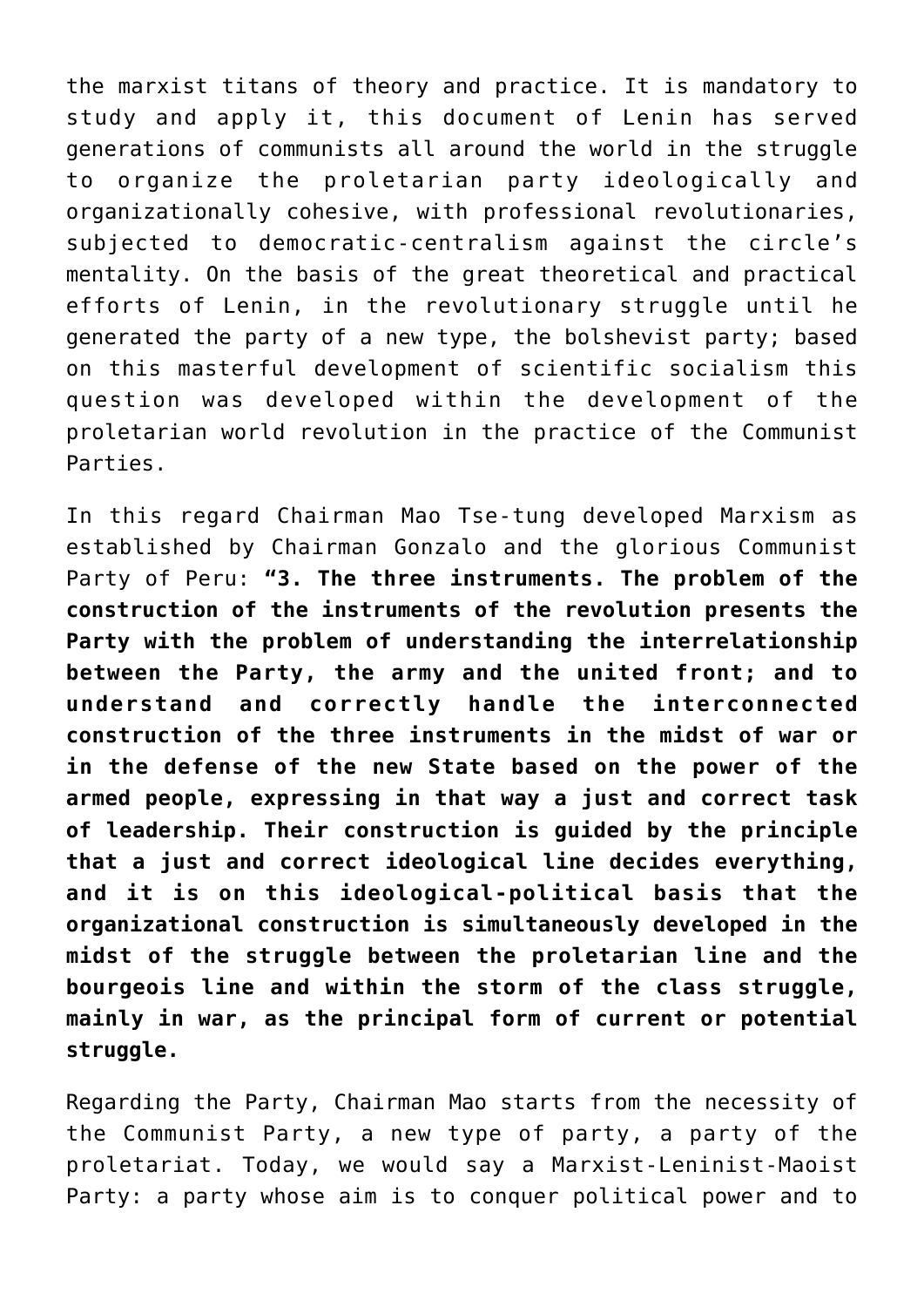defend it, and therefore it is inextricably bound to people's war in order to initiate it, develop it or wage it to defend itself. A party sustained by the **masses of people, be it by way of people's war which is a war of the masses, or by the united front which, being a front of classes, is based on the broad masses. The Party develops and changes itself according to the stages of the revolution and the periods that these stages may have. The driving of its development is the contradiction which materializes in its heart as the two-line struggle, the proletarian line and the bourgeois or in general non-proletarian line, which is in essence and mainly a struggle against revisionism. This leads to the decisive importance of ideology in the life of the party and to the development of rectification campaigns that serve a greater adjustment of all the systems of party organizations and the membership to the just and correct ideological and political lines, guaranteeing the predominance of the proletarian line and keeping the Party leadership in its iron grip. The Party serves the establishment of political power for the proletariat as the leading class of the New Democracy, and principally for the establishment, strengthening and development of the proletarian dictatorship, and through cultural revolutions the conquest of the great, final goal: Communism. Because of this, the Party must lead everything in an all-around way."** (PCP, On Marxism-Leninism-Maoism)

We highlight and reaffirm the great principle: **"The Party commands the gun and we will never permit it to be otherwise."** (ibid)

This should be standard in the International Communist Movement. Moreover, Chairman Gonzalo and the PCP with the allembracing understanding of Maoism and by and with its application in the People's War developed especially the concentric construction, the militarisation of the Communist Party and that the party reflects the omnipotence of the proletariat, leading absolute everything – its own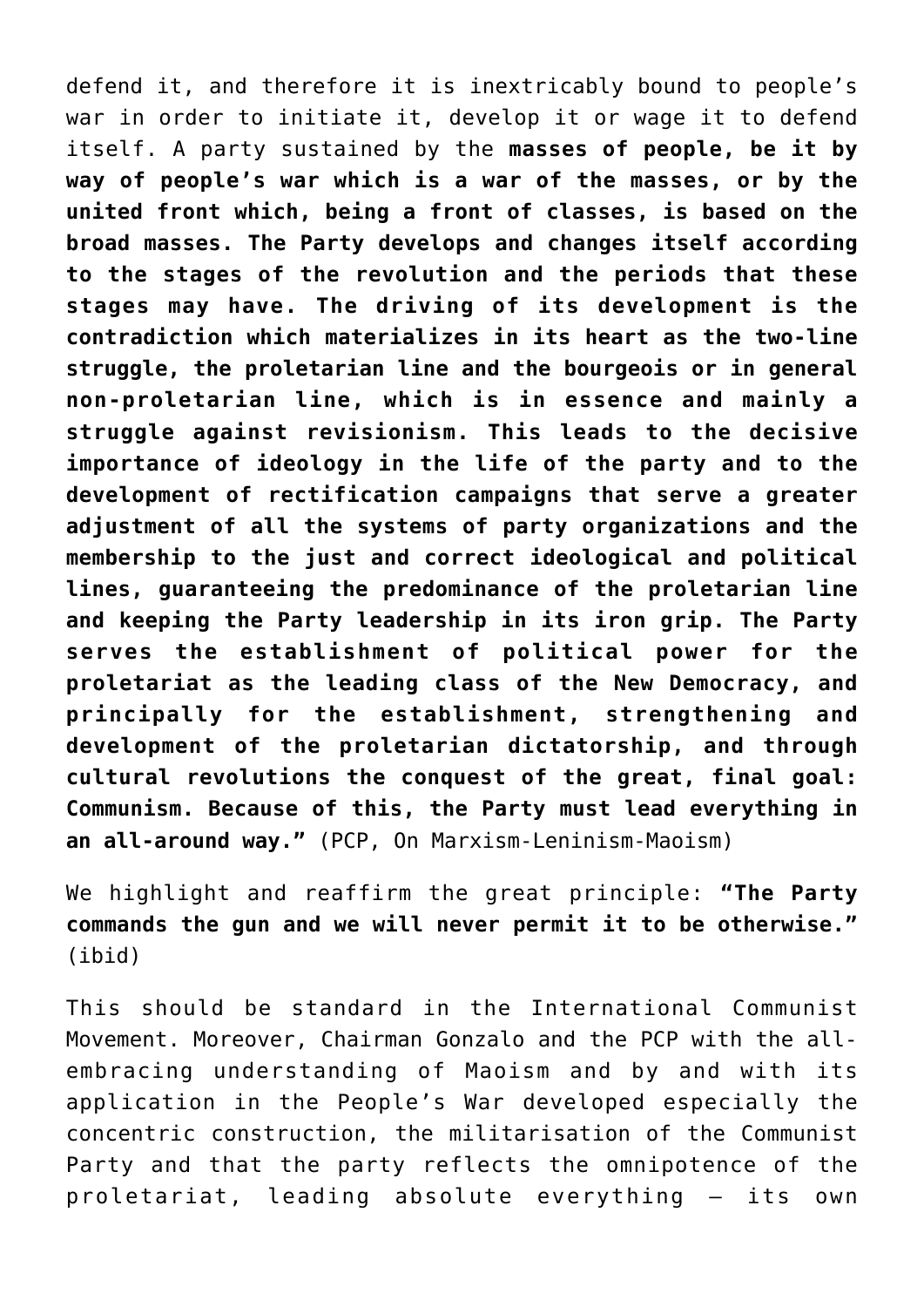construction, the construction of the red army and the proletarian dictatorship. Do you, Italian comrades, have comments, remarks, observations in this question? Do you agree or oppose? Are you aware of this at all?

It is good and correct to celebrate the masterful work of Lenin, but it is conspicous that you tried to oppose Chairman Mao Tse-tung with the great Lenin. The only reasonable basis for declaring Lenin's "What Is to Be Done?", as you wrote "the only way", is the sinister attempt to turn back, i.e. negate Marxism in one of its very key questions, disorientating the developing new forces and spread confusion in the ranks of the ICM, homaging and praising immobilism not progress. Do you see?

2. They wrote: "… Ukrainian puppet state …"

Our stance: This is a deviation of the theory of Chairman Mao Tse-tung of three worlds in formation. Ukraine was (since the restoration of capitalism after the coup in the USSR) and is a semi-colony, this includes formal "independence", but with a dense net of economic, political and military dependency and subjugation – Comecon, Warsaw Pact etc. Therefore you can find expressions of the "semi" in its state. A puppet state would correspond to fullscale colony but this is not the case. There is a section of the ruling classes in Ukraine, on which the invasion obviously counted, with the tendency to subordinate to Russian imperialism. This false simplification creates missunderstanding of the development of the situation in Ukraine, as your documents on the issue do. Do you see?

3. They wrote: "The keys of the tasks of the Communists are the support to the ongoing people's wars in the world and the constitution/construction of the Communist Parties for New Democratic and Socialist revolutions, according to the conditions of each country."

Our stance: It is exactly the other way round. The main, first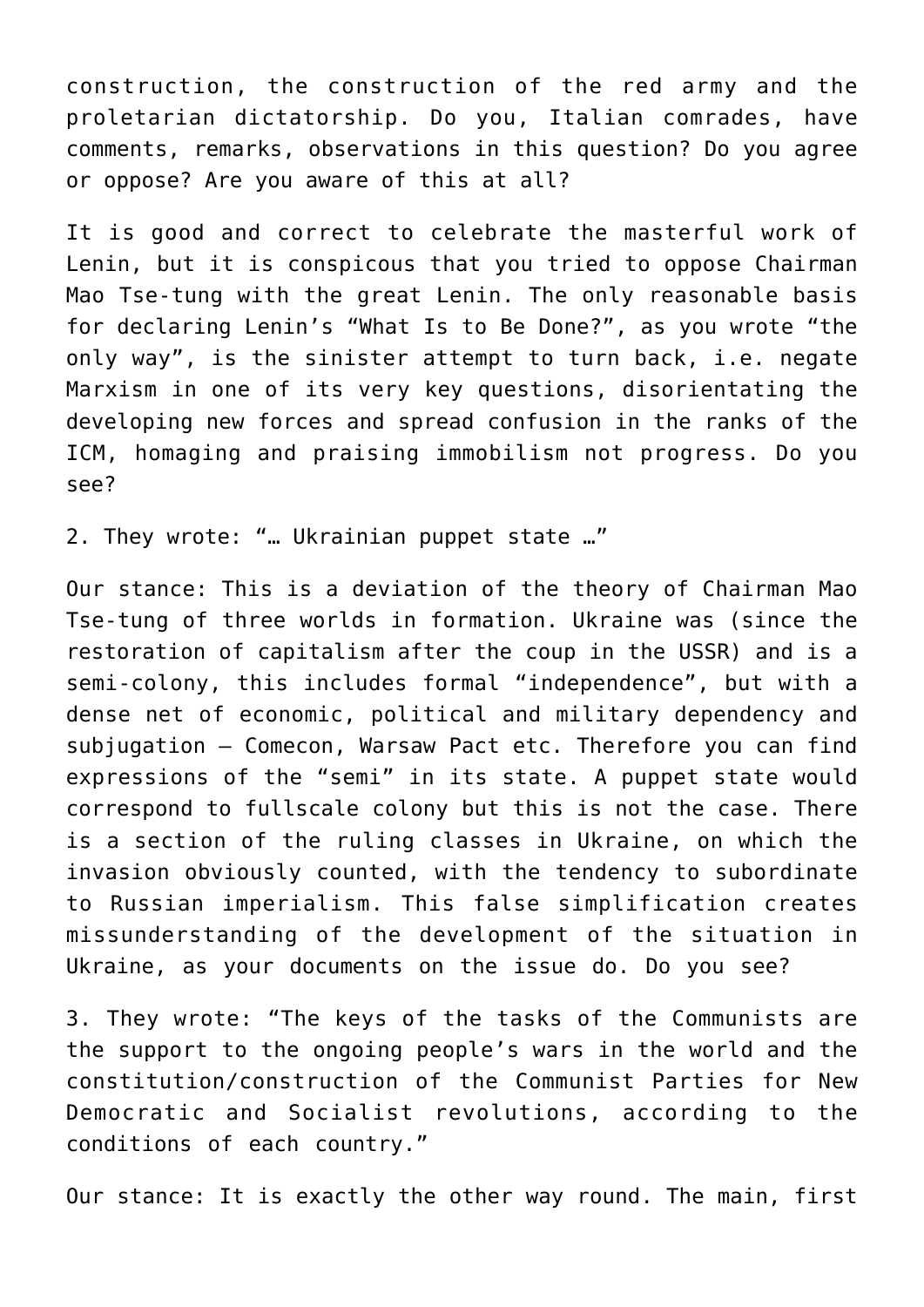and foremost task is the contitution or reconstitution of the Communist Parties (nota bene: the culmination of the constitution or reconstitution is  $-$  as the PCP thought us  $$ the initiation of the Peoples War!) and simultaneously the two other instruments of the revolution, in midst of the fiercest class- and two-line-struggle. This self-evidentally also includes proletarian internationalism, the spirit of communism, and as part of this the support for the ongoing peoples wars and the ones to be initiated! As well as the support of the developing new forces in the ICM in their respective struggle. Do you do anything in these regards? The impression you give is that you are simply traffickers with the People's War in India and a liquidationist force in the ICM (see the end of our critique). Do you see?

4. They wrote: "Revisionists and all forms of right opportunism are our main enemy and the main ally of the bourgeoisies in their work but, obviously, we can overcome this enemy if we get rid of the secondary but harmful influences of the 'left' opportunism made of ideological extremism, petty bourgeois revolutionism, militarist subjectivism."

Our stance: The principal enemy of the peoples of the world and the world counterrevolutionary gendarme is Yankeeimperialism. In the question of revisionism, and general speaking, "main" cannot be "all forms". One devides into two and it is revisonist deviation to intend that two unite into one, as you do. The "Main" is the most evolved revisionism, today the Peruvian ROL, revisionism masking as Marxism-Leninism-Maoism-Gonzalo Thought. And, comrades, we are curious, what and whom do you mean in detail by "'left' opportunism made of ideological extremism, petty bourgeois revolutionism, militarist subjectivism"? Is this the same slander by revisionism and reaction of an infantile disorder that the true revolutionaries, the left inside the ICM has always faced? Remember that the great Lenin thought us to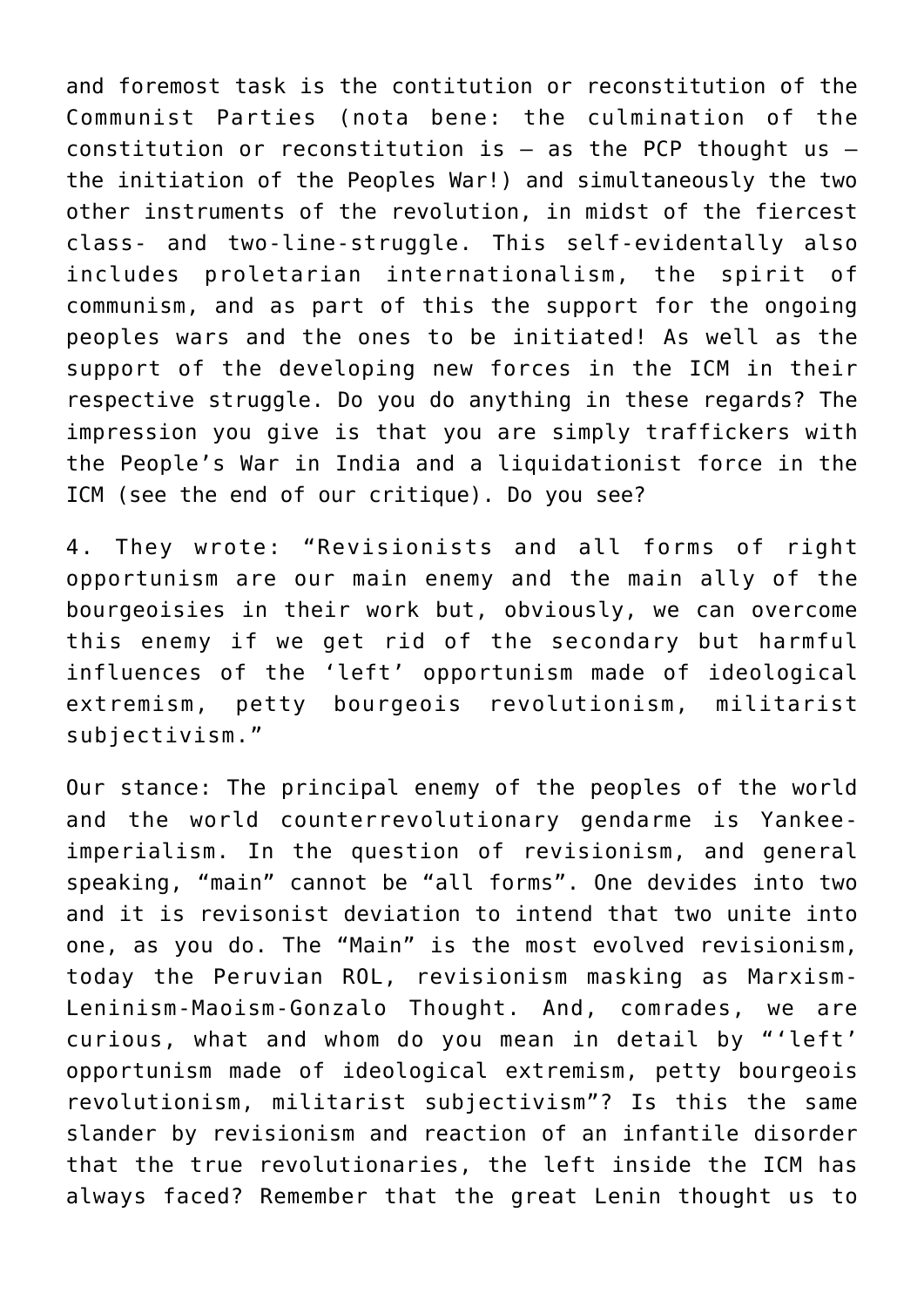struggle against imperialism, revisionism and reaction unceasingly and relentlessly. Are you really this kind of weak and anxious loosers, basing two-line-struggle on babbling crap, intrigues and lies, scared to death by truth and debate? Comrades, that is not a communist attitude. Do you see?

Finally, they wrote: "On this 1st of May we call to unite for a truly unified International Conference, which can give birth to a new International MLM Organization, theoretical, political and practical. To achieve this necessary and urgent Conference it is necessary to intensify unity of action, bilateral and multilateral meetings, international meetings and forums, and within these develop the active ideological struggle and the two lines struggle serving the unity."

You, Italian comrades, call for unity and unification of the ICM. But let us know: What have you built, what have you contributed to a Unified International Maoist Conference throughout all the years? We consider: your Party has done nothing but practicing intrigueism and divisionism, usurp apparatuses and campaigns.

An example: what has happened in the ICSPWI? While the ICSPWI parties and organizations have deployed a vigorous campaign in quantity and quality, which ensured the relative success of the campaign, your Party has taken it upon itself to produce a shameful and unacceptable international day of action "report" that only sought to capitalize on it to promote itself. All the "facts" and "reports" produced by your Party for ICSPWI, show that your Party has usurped this apparatus for its own interests, i.e. to use the actions carried out by other ICM parties and organizations to promote itself and to hide the absolute non-existence of its own forces among the masses, trafficking in the great People's War in India, divide and limit the campaign in its support.

You have been the false "champions" of the defense of the Peruvian revolution, as well as of the revolution in Nepal -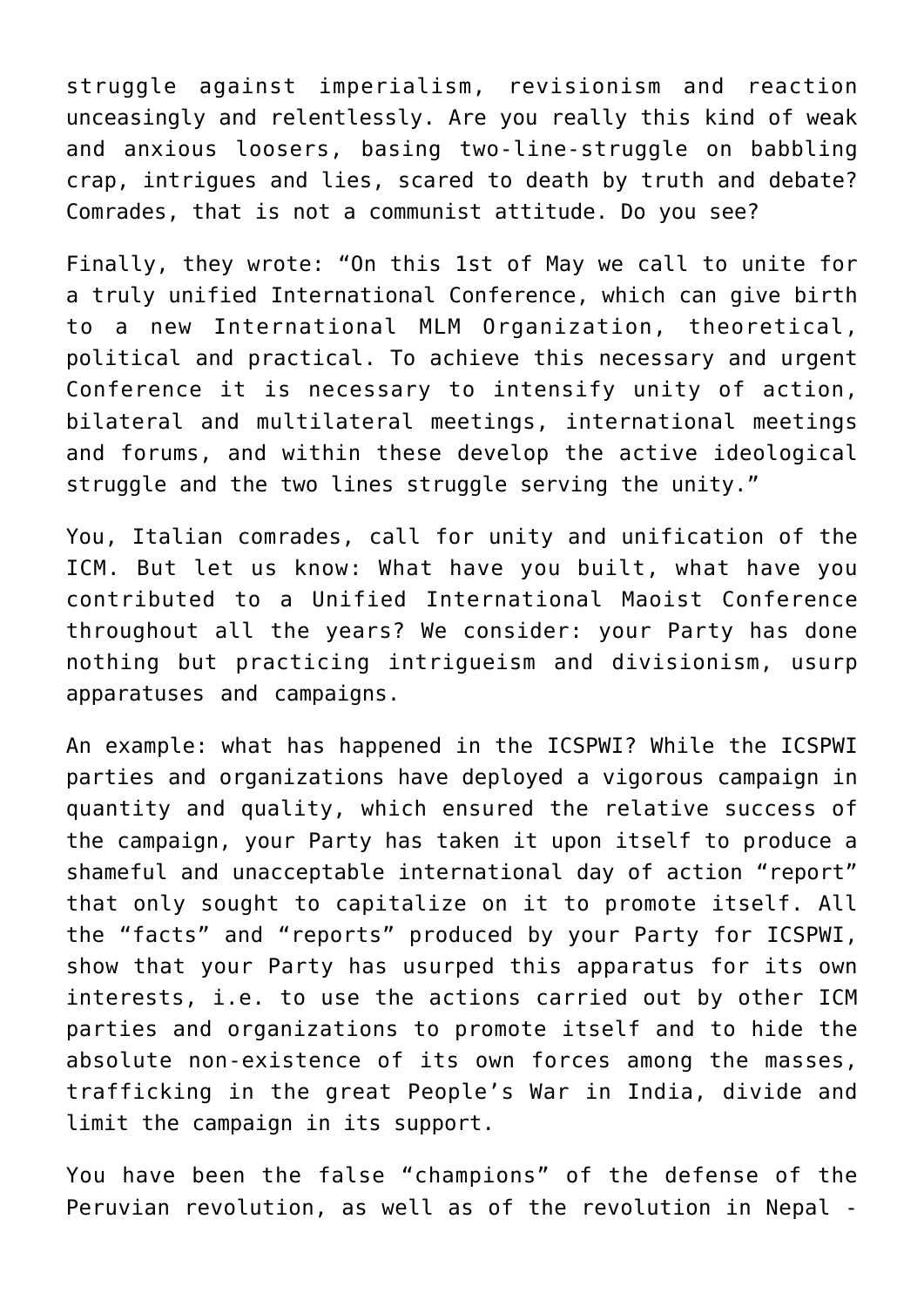including the defense of the rotten and failed thesis of the Prachanda road-, and now you are the false champions of the People's War in India. Today they want to decree the end of the People's War in Peru with the stroke of a pen, conflating with imperialism, reaction and the ROL in Peru. What kind of internationalism is this? This kind of practices, already known for a long time in the ICM, have no other name than that of the most vile opportunism. You should be ashamed you have to revert and rectify. Do you see it?

You propose meetings and forums but meetings convened publicly through the Internet, with their meeting points on public pages or emails that do not correspond to the fire of the class struggle, but to bourgeois liberalism, that is the basis of your work, even revealing details of clandestine meetings. This would correspond more to a sick liberal or an unpaid whistleblower than to anything that might resemble a communist. Your party, for a long time, has been applying nothing but legalism and economist syndicalism and has completely separated itself from the fire of the class struggle, from vast sections of the ICM and, what is more important, from the masses. Do you see?

Your organization, Italian comrades, exists for almost forty years. In these decades, how much have you advanced in your masterly work?

By the way: do you still believe and preach a phase of People's War without bloodshed? With seriousness and eagerness, we must affirm that what does not advance, stagnates and can only maintain this state very temporarily before the process of dying occurs.

You have not built anything, because you run away from the two-line struggle and rely on unprincipled unity, you do not practice true internationalism, but traffic for decades in a row with the people's wars of others for the sake of your hegemonistic interests. Do you see?